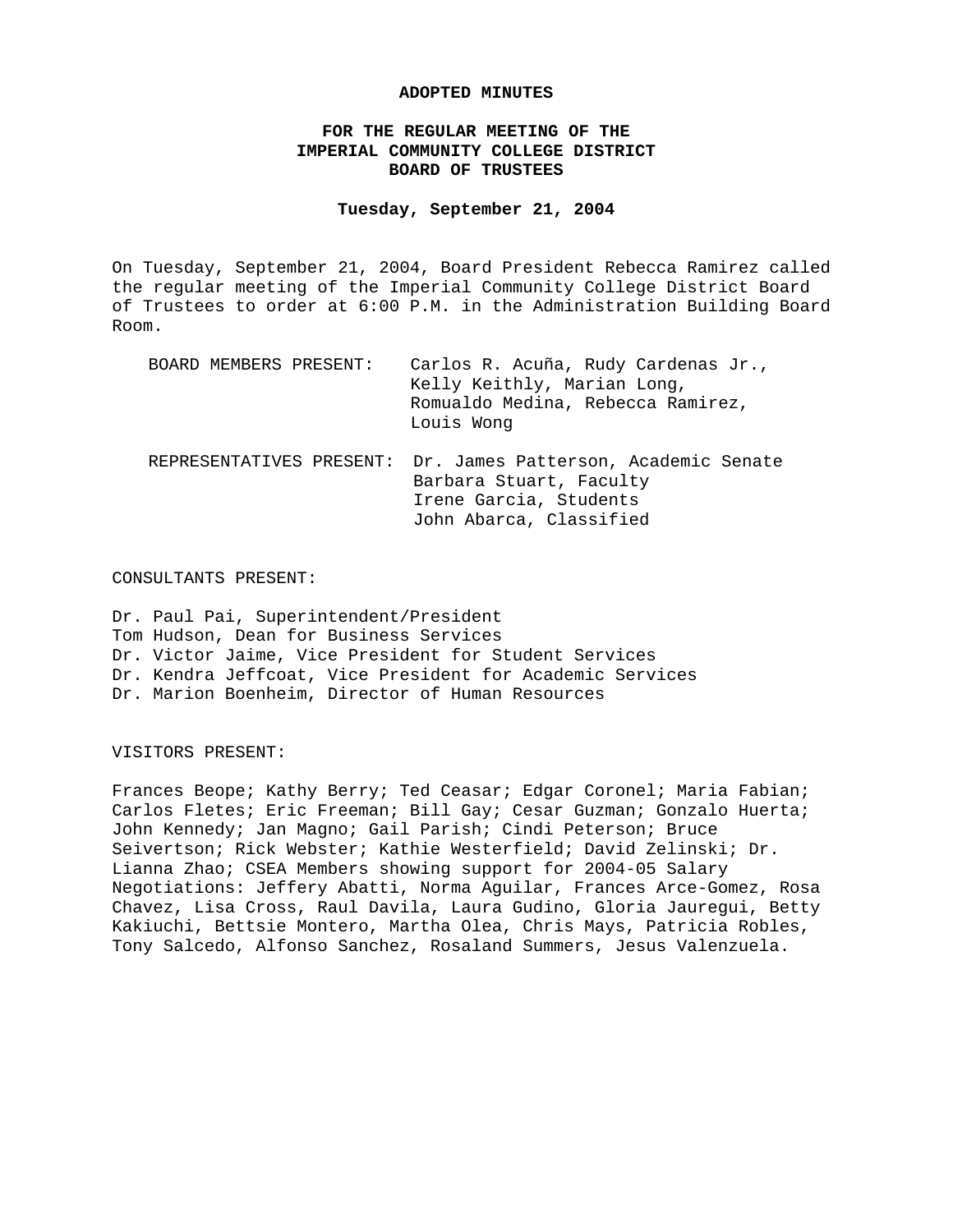## PUBLIC COMMENTS

- 1. Political Consultant, John Kennedy, requested support for stopping the Larry Flynt Gambling Proposition, which misleads the public into thinking that schools will benefit. If passed, the proposition would allow slot machines in card clubs and race tracks. Under current law, slot machines are limited to Indian casinos. This proposed initiative will provide no funds for the K-12 public schools or community colleges. The measure also does not have a positive effect on Proposition 98 revenues. The proposed measure would impose additional reimbursed administrative burdens on county offices of education.
- 2. CSEA Chapter 472 President, John Abarca introduced Jeffery Abatti, CSEA El Centro Chapter President, Gloria Jauregui, CSEA Brawley Chapter President, Norma Aguilar, CSEA Calexico Chapter President.
- 3. Gail Parish presented Board President Ramirez with Measure L information to distribute in the Winterhaven/Bard area. A campaign walk will take place throughout the County on Saturday, September 25, to encourage voters to vote absentee.

## PUBLIC HEARING

A public hearing was held to receive comments on the District Negotiations Proposal for 2004-2005 to IVC CCA/CTA/NEA, and the IVC Chapter 472 CSEA Opening Negotiations Proposal for 2004-2005, which was presented to the Board under Communications on August 17, 2004. The following comments were made:

- 1. Dr. James Patterson expressed concern over Article 21 Item 2 relating to limitation of Flex Credit.
- 2. CSEA IVC Chapter President, John Abarca, requested that the Board adopt a classified salary scale that would put IVC staff in line with the statewide average of other community colleges.
- 3. CTA IVC Chapter President, Barbara Stuart, stated that the membership approved (38 yes/4 no) the Memorandum of Understanding agreeing to allowing several instructors to teach double quota classes for the Fall 2004 semester only.

 Ms. Stuart also informed the Board that the CTA Negotiators are Frances Beope, Ed Scheuerell, and Maria Elena Thibodeaux. They are looking forward to improving the faculty salary scale.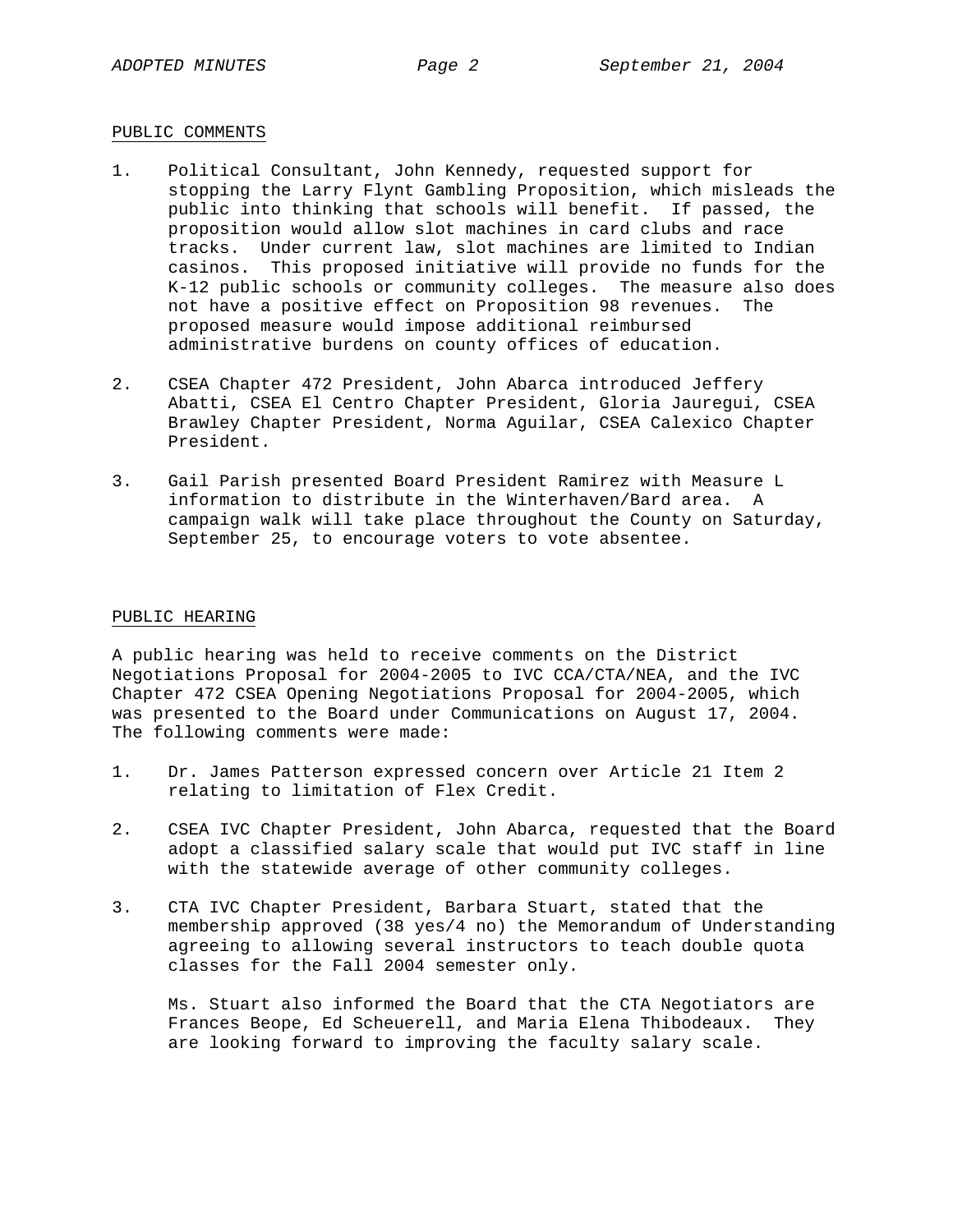## INTRODUCTION OF TWO NEW FACULTY

Dr. Kendra Jeffcoat announced that 20 superb new faculty with varying backgrounds, have assumed teaching positions. Throughout the year these individuals will be introduced to the Board. The following individuals were introduced:

- Bruce Seivertson, Geography Instructor, received his BA and MA from California State University-Chico and his Ph.D. from the University of Arizona. Mr. Seivertson stated has a passion for students and hopes to establish an International Studies Program.
- Cindi Peterson, ESL Instructor, received her BS from the University of San Francisco, and MA from California State University-San Bernardino. Ms. Peterson stated that she is excited to be teaching and to be involved in the activities of IVC. She is especially interested in student retention.

## INTRODUCTION OF TWO NEW CLASSIFIED

Tom Hudson announced that nine well qualified classified staff members had been hired in the past few months. The following new classified staff members were introduced:

- Maria Fabian, Preschool/Infant Toddler Teacher, is a graduate of the IVC Early Childhood Education Program, and has earned a California Associate Teacher Permit. She was born in Guatemala and has nearly 20 years of experience in Early Childhood Education in Guatemala and the United States. Mrs. Fabian has also completed four years of Zootecnica Science at the Universidad de San Carlos de Guatemala.
- Larry Valenzuela, Technology Center Technician, is a graduate of IVC with an Associate of Science Degree in Business Administration. He has worked for Central Union High School as a Technology Center Aid, the Imperial County Office of Education as a Contract Specialist/Administrator in the Technology Department, and at Calexico High School as a School Technology Technician.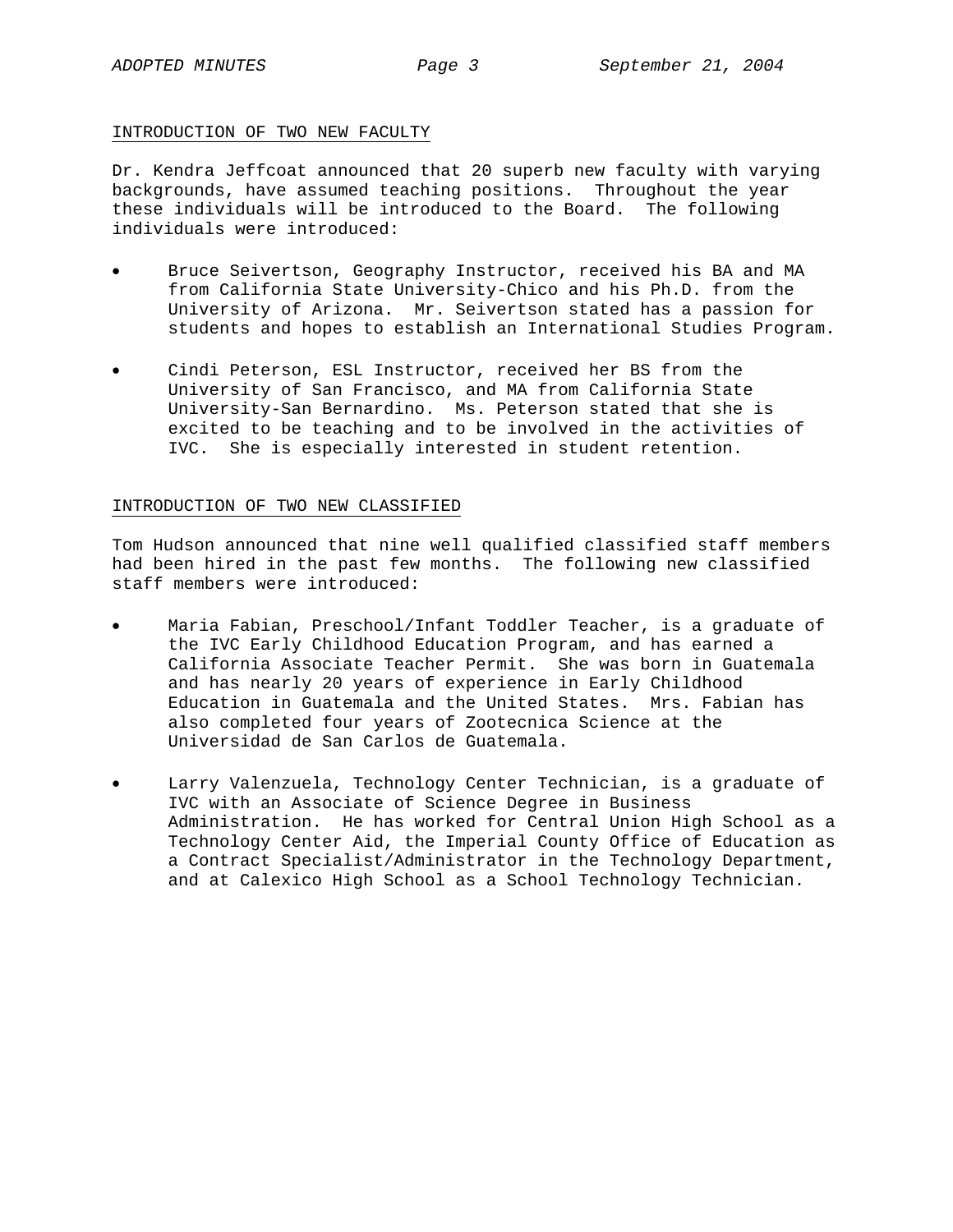#### ASSOCIATED STUDENT GOVERNMENT UPDATE

ASG President, Irene Garcia, reported the following:

- The ASG has been active in providing voter registration opportunities. The deadline to file is October 18.
- On Monday, September 13, the ASG passed a resolution supporting Measure L. More than 6,000 letters were sent to IVC students asking for their support of the bond.
- ASG will be participating in the "Walk" throughout the County asking voters to vote absentee and to support Bond Measure L.
- In recognition of National Hispanic Heritage Month, the ASG will present Ramon "Chunky" Sanchez, on September 22, at 12:00 P.M. in the College Center. Chunky Sanchez is a well known musician, guitarist, comedian, political activist and storyteller.
- A Political Forum is being organized for mid-October, and invitations will be extended to Congressional candidates Bob Filner and Mike Giorgino, and Assembly candidates Bonnie Garcia and Mary Ann Andreas.
- On November 16, at 7:00 P.M. in the Gym, the ASG will be hosting the President's Own United States Marine Band.

## ACADEMIC SENATE UPDATE

Academic Senate President, Dr. James Patterson, stated the following:

• Open forums will be organized to discuss raising graduation standards for Math and English. A formal vote on this issue, by the Academic Senate, is scheduled for October 20.

#### PRESIDENT'S UPDATE

Dr. Pai reported the following:

 Measure L presentations have been made to all school boards except Westmorland and Brawley Elementary, Calexico Chamber, Holtville Rotary, El Centro Kiwanis, El Centro Optimist Club and IV Press Editorial Board. Future presentations are scheduled with all city councils, Imperial Irrigation District Board, and Imperial County Board of Supervisors, as well as several more service clubs.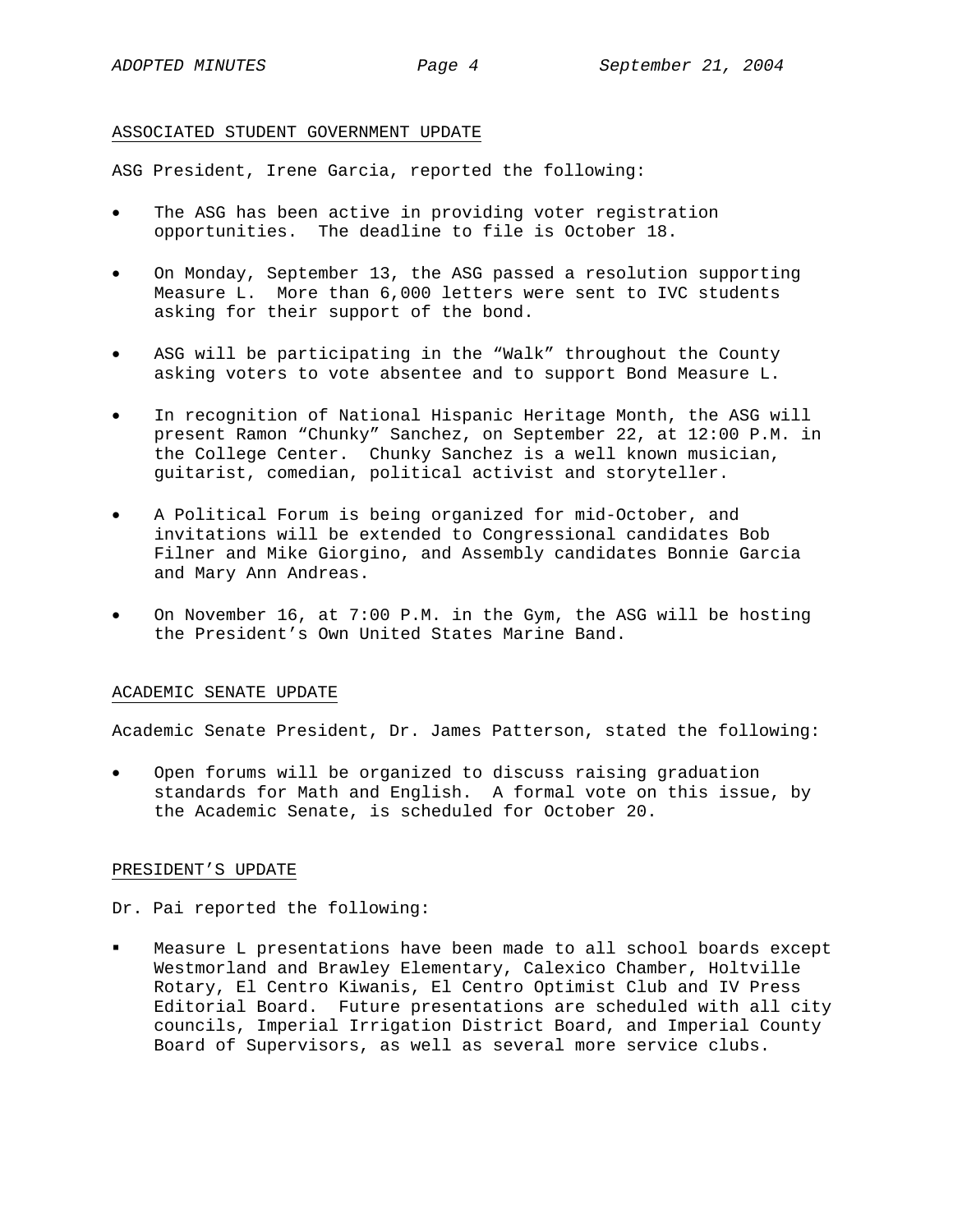- The San Diego/Imperial Counties Community Colleges Association meeting took place on September 13. The California State University deferment plan is a dead issue.
- Approximately 46 people attended the Alumni Association gathering held on Friday, September 10, at the Pioneers Museum. This was successful a event and the Association is on its way to being revived.
- Thanks to new Agriculture Instructor, Katrena Carter, and the members of the IVC Ag Club, a successful barbeque was held on September 15, with 300 people enjoying the event.
- Marian Long, Kendra Jeffcoat, Tom Hudson and Dr. Pai attended the California Community College League Leadership Forum at Long Beach City College. Twenty-three other districts also were in attendance. The purpose of the Forum was to discuss the ramifications of the California Performance Review Report.
- Campus security has been expanded from 7:30 A.M. to 11:00 P.M. on Monday through Friday, and Saturday from 8:00 A.M. to 2:00 P.M.

### MONTHLY FINANCIAL REPORT

Tom Hudson called attention to the monthly budget report for the month ending August 31, 2004, and that 16.67% of the major budget categories has been spent, which is on target.

Mr. Hudson stated that additional expenses in site work of \$33,630.00 had been incurred in the placement of two portable buildings to house faculty offices and a temporary science lab.

Mr. Hudson also stated that he supports hiring more support staff to accommodate the growth of the campus, and in improving salaries to the top quartile.

### FALL 2004 REGISTRATION UPDATE

Kathie Westerfield reported on the registration statistics as of September 21, 2004. Census numbers for fall 2004 are not final because 30 rosters still need to be processed. It is expected that there will be a slight decrease in numbers.

- The number of students enrolled is 8,104, which is an 8.3% increase.
- Weekly Student Contact Hours is up by 14.5%.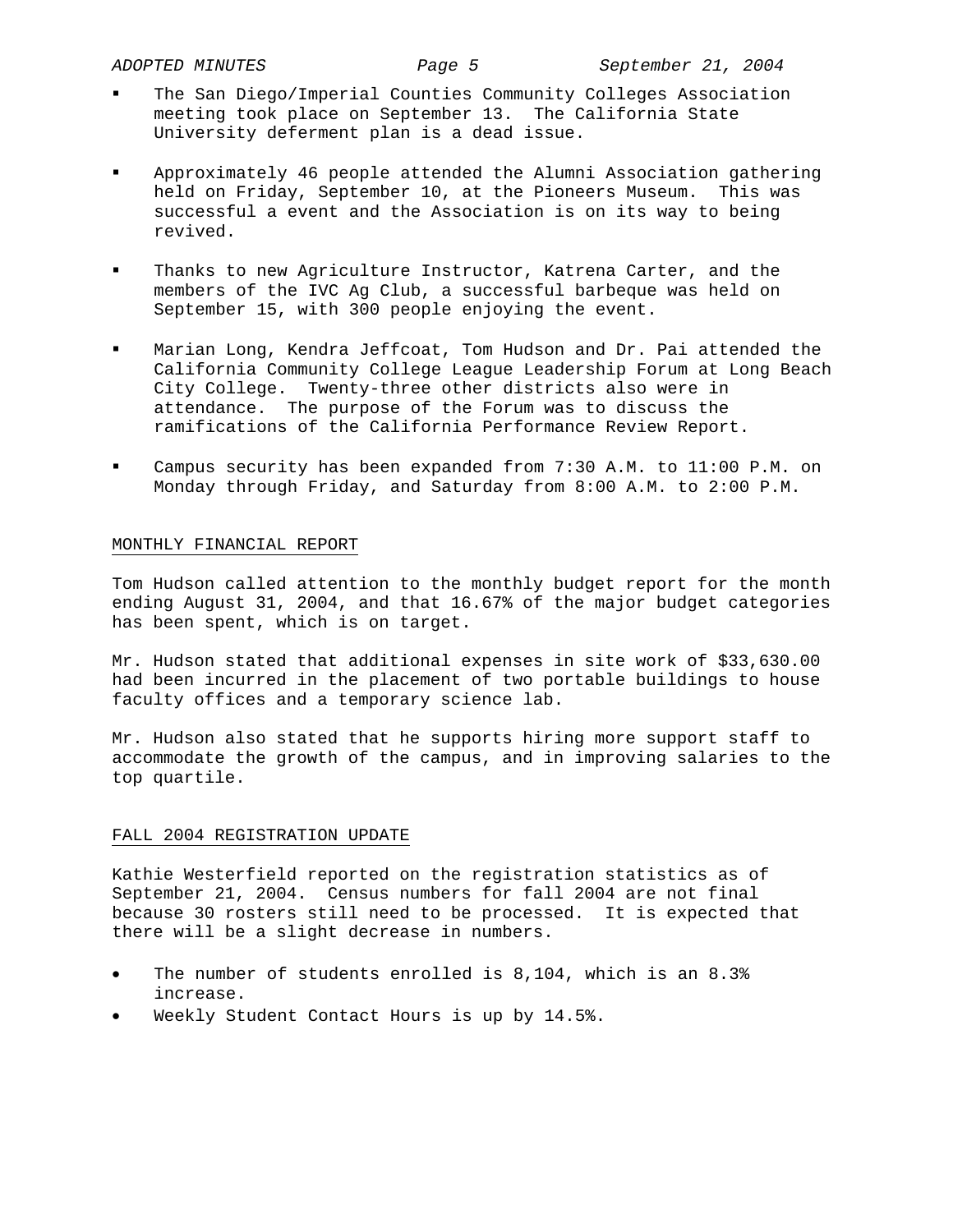#### BOND ISSUE

Tom Hudson reported that there was a lot of activities taking place to promote Bond Measure L in the community. Many endorsements have been received. Gail Parish is organizing neighborhood walkers to ask voters to vote absentee.

On August 31, a Board Finance Subcommittee, made up of Carlos Acuña, Kelly Keithly, and Romualdo Medina, met with our bond consultant from Caldwell, Flores, Winters, to review and discuss the process of selling bonds. Mr. Hudson carefully reviewed the pros and cons outlined in a position paper relating to selling of bonds, "Competitive Bid vs. Negotiated Sale."

M/S/C Cardenas/Keithly to approve the of Minutes dated August 17, 2004

M/S/C Cardenas/Keithly Resolution No. 13096: **PURCHASE ORDERS**

BE IT RESOLVED that the issuance of current year Purchase Order Nos. 4050927 through 5000665 in the amount of \$405,468.30, and Direct Payment Nos. 4506 through 4951 in the amount of \$67,722.84 are approved.

M/S/C Cardenas/Keithly Resolution No. 13097: **PAYROLL WARRANT ORDERS**

BE IT RESOLVED that Payroll Warrant Order No. 3 in the amount of \$78,964.21 and Warrant Order No. 4 in the amount of \$1,448,906.40 be ratified.

M/S/C Cardenas/Keithly Resolution No. 13098: **COMMERCIAL WARRANT ORDERS**

BE IT RESOLVED that Commercial Warrant Orders on the General Fund be ratified as follows:

> 5 in the amount of \$319,584.64 6 in the amount of \$91,913.14 7 in the amount of \$413,298.73 8 in the amount of \$161,838.34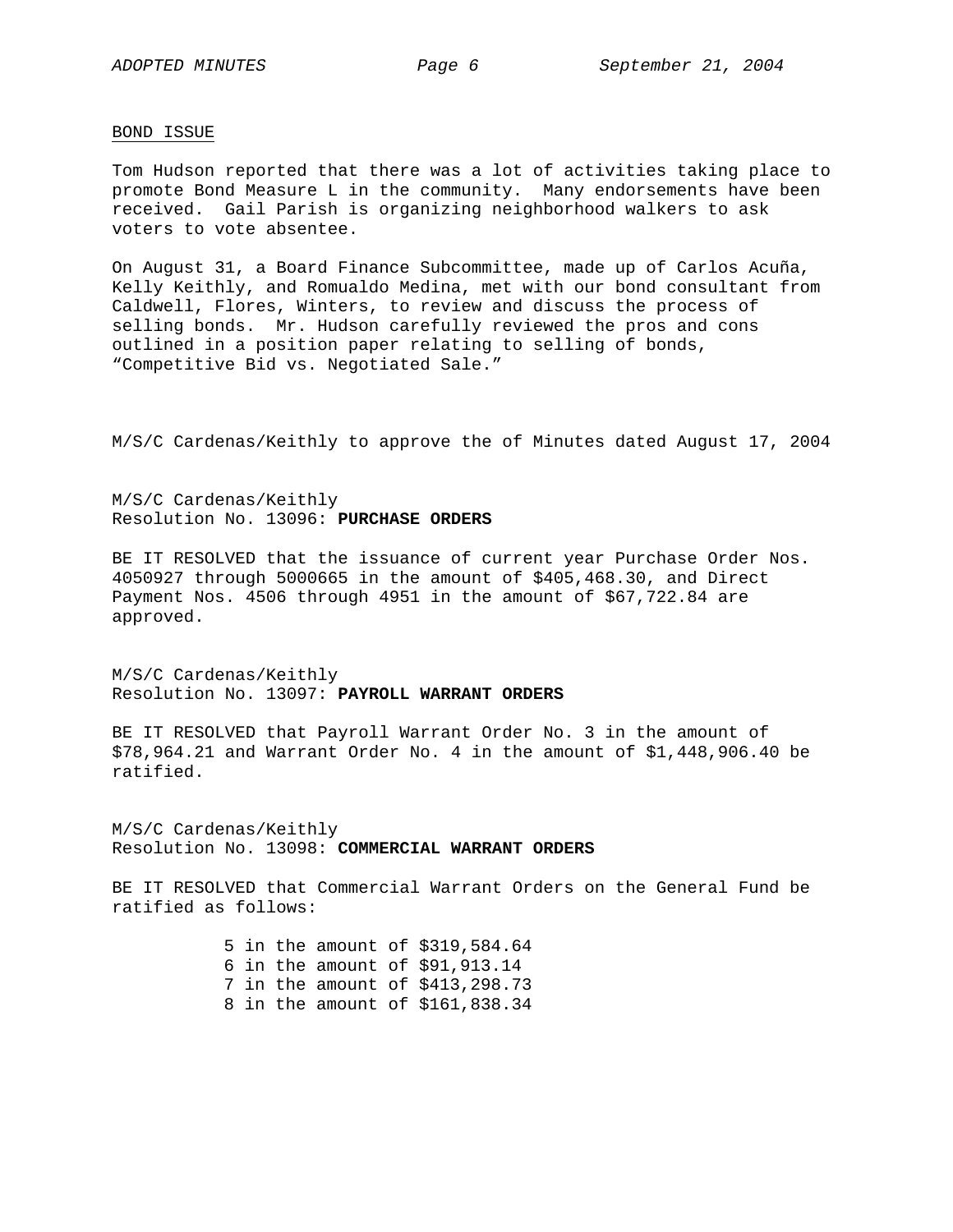M/S/C Cardenas/Keithly Resolution No. 13099: **BUDGET CHANGES** 

WHEREAS, the California Code of Regulations, Title V, Sections 58307 and 58308, and the Community College Budget and Accounting Manual require the Board of Trustees to adopt the annual District budget by resolution, and to approve any changes to that budget by resolution.

BE IT NOW RESOLVED that budget changes 4051073, 4051077, 4051082, 4051095, 4051098, 4051102, 4051108, 4051109, 4051110, 4051122, 4051126, 4051127, 4051138, 4051153, 4051155, 4051156, 4051158, 4051159, 4051162, 4051166, 4051168, 4051180, 4051183, 4051184, 4051186, 4051189 and 4051204 be approved.

# M/S/C Cardenas/Keithly Resolution No. 13100: **2003-2004 TELECOMMUNICATIONS & TECHNOLOGY INFRASTRUCTURE PROGRAM (TTIP) EXPENDITURE REPORT**

WHEREAS, the District was allocated TTIP funds in the amount of \$64,234.00 for the purposes of 4Cnet video/data and video conferencing, college library automation and satellite; and

WHEREAS, the District is required to submit a TTIP Expenditure Report for 2003-2004 to the Community Colleges Chancellor's Office;

NOW, THEREFORE, BE IT RESOLVED that the Board of Trustees hereby approves the 2003-2004 TTIP Expenditure Report, as submitted.

# M/S/C Cardenas/Keithly Resolution No. 13101: **REVISION OF SEXUAL HARASSMENT AND UNLAWFUL DISCRIMINATION POLICY**

WHEREAS, the District's policy and procedures regarding sexual harassment and unlawful discrimination was revised to conform with the model policy and procedures of the California Community Colleges Chancellor's Office, which was revised in 2004;

WHEREAS, the revisions to the policy include the following:

- added provisions regarding the accessibility requirements of Section 508 of the Rehabilitation Act of 1973 in the development, procurement, maintenance, or use of electronic or information technology
- added to the duties of the officer responsible for receiving complaints and coordinating their investigation (i.e., "assure the complainant that he or she will not be required to confront, or work out problems with, the person accused of unlawful discrimination")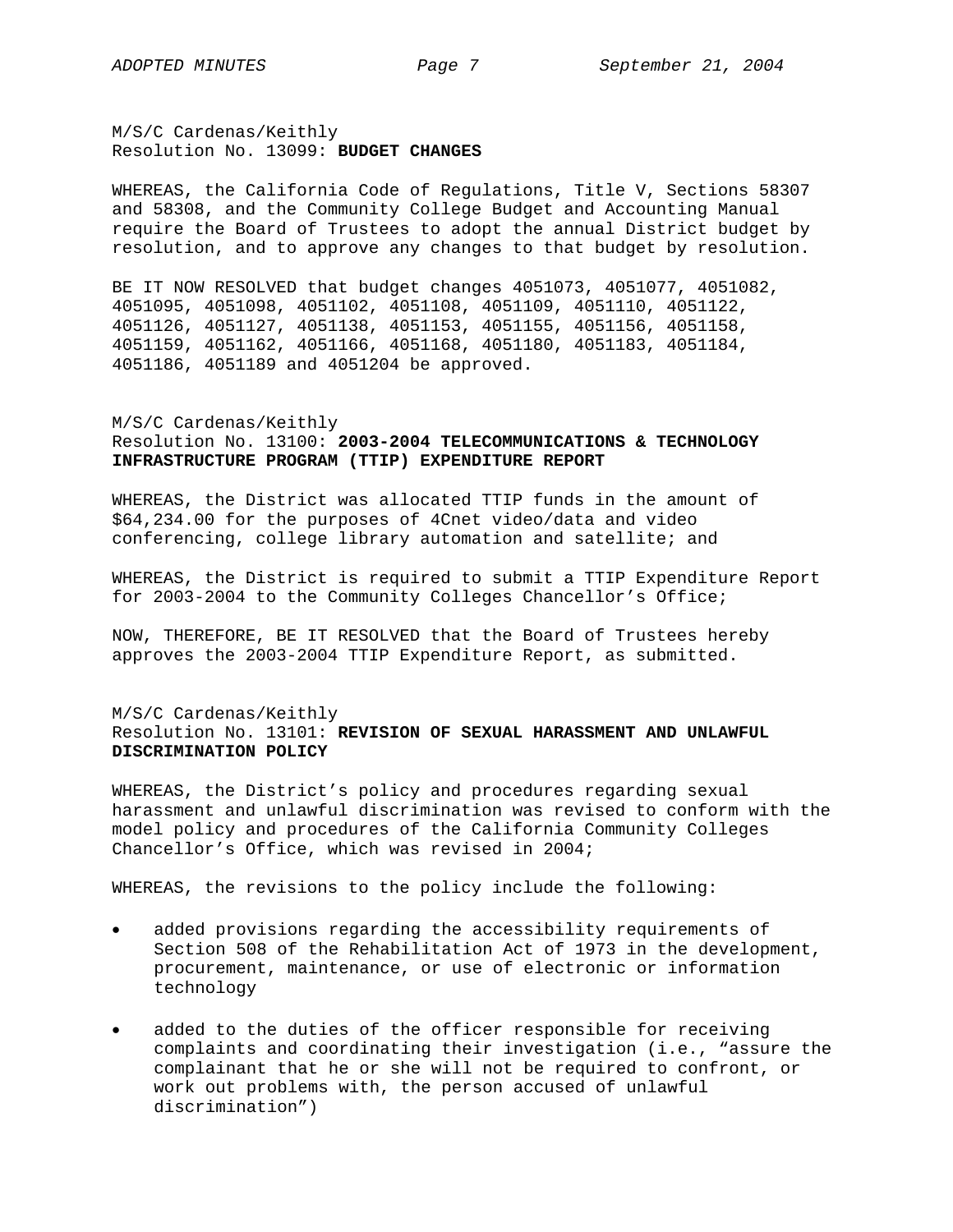- added procedures for handling a defective complaint
- added provisions to the administrative determination process
- added a records retention process for formal complaints forwarded to the State Chancellor

NOW, THEREFORE, BE IT RESOLVED that after consultation with the various constituent groups on campus, the Board approves the recommended revision to the District's policy and procedures relating to sexual harassment and unlawful discrimination, as presented in Exhibit 1, "Policy and Procedures for Handling Complaints of Unlawful Discrimination Under Title 5 Sections 59300 et seq.," and that the document be submitted to the Chancellor's Office.

#### M/S/C Keithly/Cardenas Resolution No. 13102: **CALIFORNIA PERFORMANCE REVIEW RECOMMENDATIONS**

WHEREAS, the California Performance Review (CPR) proposes to consolidate the California Community Colleges Chancellor's Office, the California Postsecondary Education Commission, the California Student Aid Commission and the Bureau for Private Postsecondary and Vocational Education into a single Higher Education Division reporting to the Secretary of Education; and

WHEREAS, the California Community Colleges Chancellor's Office, unlike the other agencies the CPR proposes to consolidate into a Higher Education Division, is a key element in the delivery of higher education and carries out responsibilities distinctly different from those of the other agencies with few, if any, overlapping functions; and

WHEREAS, all three systems of public higher education in California-University of California, California State University and California Community Colleges-currently have independent boards that provide informed policy direction to their respective systems, yet only the most cost-effective system is singled out for consolidation with dissimilar agencies; and

WHEREAS, the elimination of the Board of Governors and consolidation of the Chancellor's Office into a Higher Education Division within the bureaucracy of the executive branch of State government would inevitably diminish the standing and effectiveness of community colleges as a system of higher education; and

WHEREAS, it will not serve the public interest to diminish the effectiveness of a system that has had such remarkable results serving millions of students, industries and communities throughout California.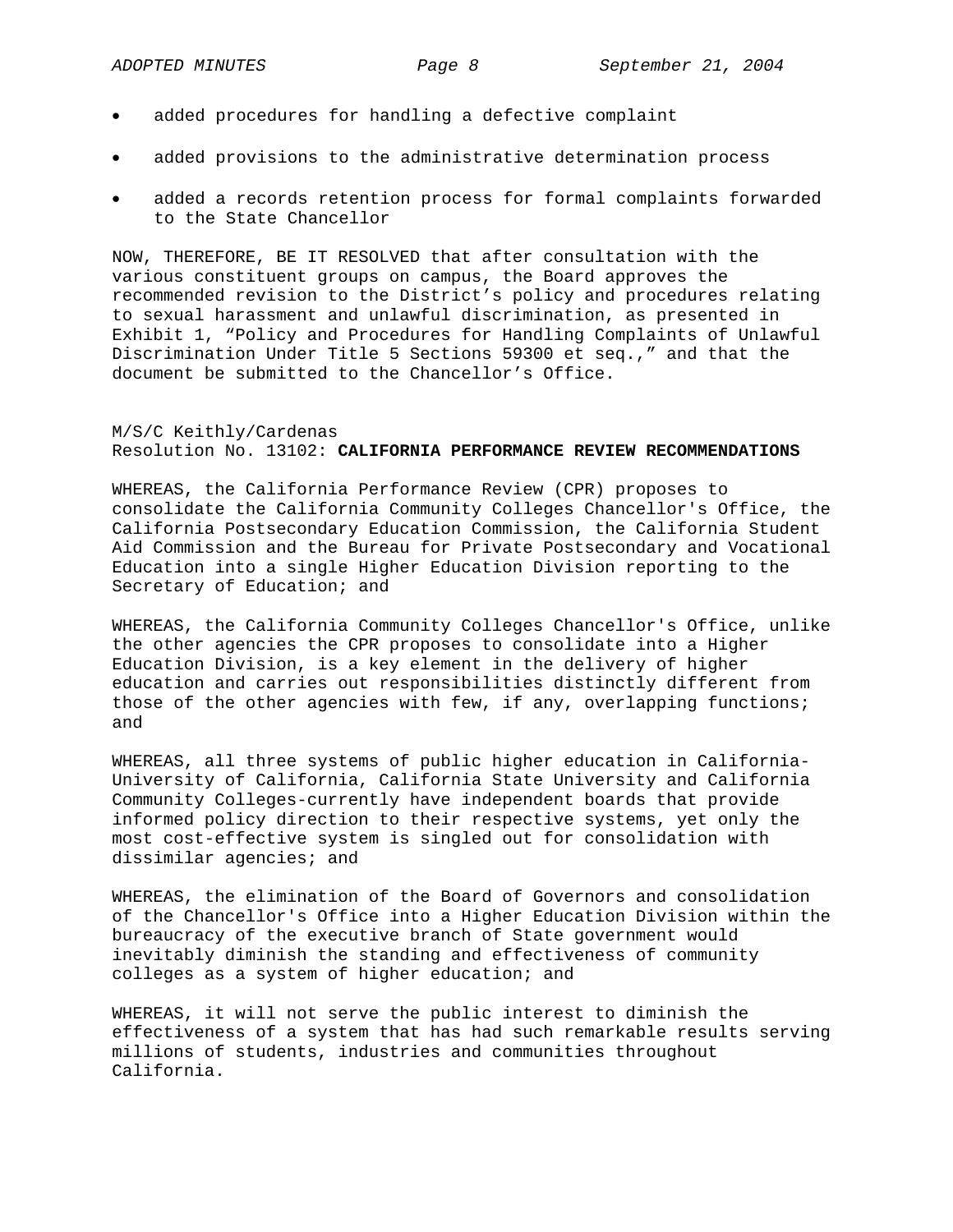NOW, THEREFORE, BE IT RESOLVED, that the Board of Trustees of the Imperial Community College District opposes the California Performance Review's recommendation to consolidate the Community College Chancellor's Office, the California Postsecondary Education Commission, the California Student Aid Commission and the Bureau for Private Postsecondary and Vocational Education into a single Higher Education Division reporting to the Secretary of Education.

## M/S/C Cardenas/Keithly Resolution No. 13103: **OPPOSING GAMING REVENUE ACT OF 2004**

WHEREAS, the Gaming Revenue Action of 2004 is a proposition that would allow eleven privately owned card clubs and five privately owned horse racing tracks to build and operate large gaming casinos with a total of 30,000 slot machines at their existing facilities; and

WHEREAS, promoters of this proposition are deceptively trying to gain support for it by claiming it helps education; and

WHEREAS, according to independent education experts, the proposition would not provide any funding for K-12 education or community colleges; and

WHEREAS, the proposition would have no positive impact on Proposition 98 funding because all of its funds are earmarked for non-educational programs and gaming revenues would be deposited in a separate special fund, not in the State's General Fund; and

WHEREAS, the proposition drains millions of dollars a year away from education by requiring county offices of education to administer proposition funds for non-education programs that pass-through them, but does not authorize the use of any of these monies to reimburse the associated administrative costs; and

WHEREAS, the proposition would allow organized Gaming interests to build Vegas-style casinos in city and suburban neighborhoods in close proximity to hundreds of our State's schools including some casinos that would be less than on-half mile from schools; and

WHEREAS, the California Police Chiefs Association, California State Firefighters' Association, California District Attorneys Association, and more than 130 other law enforcement organizations and public safety officials strongly oppose the Proposition 68 because they believe it would create more crime and more traffic congestion.

THEREFORE, BE IT RESOLVED that the Imperial Community College District Board of Trustees opposes the Proposition 68, the Gaming Revenue Act of 2004.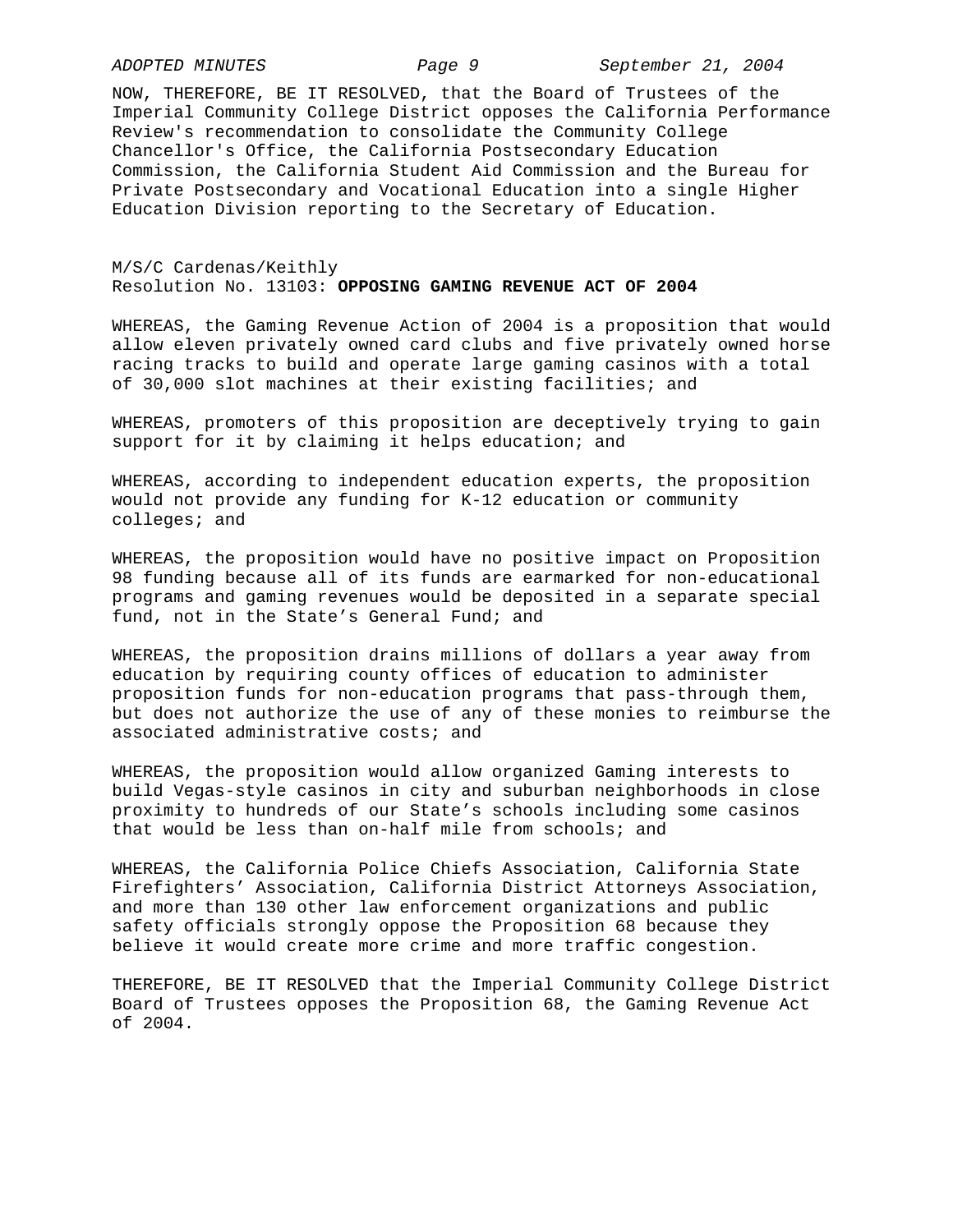M/S/C Cardenas/Keithly Resolution No. 13104: **AGREEMENT WITH DEPARTMENT OF REHABILITATION** 

WHEREAS, the Board of the Imperial Community College District has read the Agreement No. 24762 (Project Title: Work Ability III) between State of California, Department of Rehabilitation, and the Imperial Community College District acknowledges the benefits and responsibilities to be shared by both parties to said agreement.

NOW THEREFORE, BE IT RESOLVED that the Board does hereby authorize Dr. Victor Jaime, Vice President of Student Services, on behalf of the Imperial Community College District, to sign and execute said agreement and all amendments thereto, except to increase the financial liability of said public agency.

M/S/C Keithly/Acuña NO VOTE: Medina Resolution No. 13105: **GENERAL OBLIGATION BOND SALE** 

WHEREAS, over the past fifteen years municipal bonds sales have gone from predominantly competitive bid to predominately negotiated sale; and

WHEREAS, competitive bids are awarded on the basis of the lowest bid and not on preferential treatment, they help maintain public trust; and

WHEREAS, in competitive bids the chances of a low interest cost are good, and the Government Finance Officers Association advises on the use of competitive sales whenever possible; and

WHEREAS negotiated bids allow room for pre-marketing efforts prior to the bond sale and that as a result the interest rates may be more flexible a good marketing plan prior to competitive bid can enhance underwriter interest and hence lower interest rates; and

WHEREAS a negotiated underwriter buyer would be chosen for reasons other than merit and cost, there is a possibility of higher costs due to lack of competition; and

WHEREAS the analysis contained in the position paper titled "Competitive Bid Versus Negotiated Sale" concludes that competitive bid enhances public trust and assures competitive bond interest rates; and

WHEREAS the recommendation of the Administration is that Imperial Valley College use the competitive bid method to sell bonds when passed by the voters on November 2, 2004.

NOW BE IT RESOLVED that the Board approves the use of the competitive bid method to sell bonds if a General Obligation Bond is approved by the voters on November 2, 2004.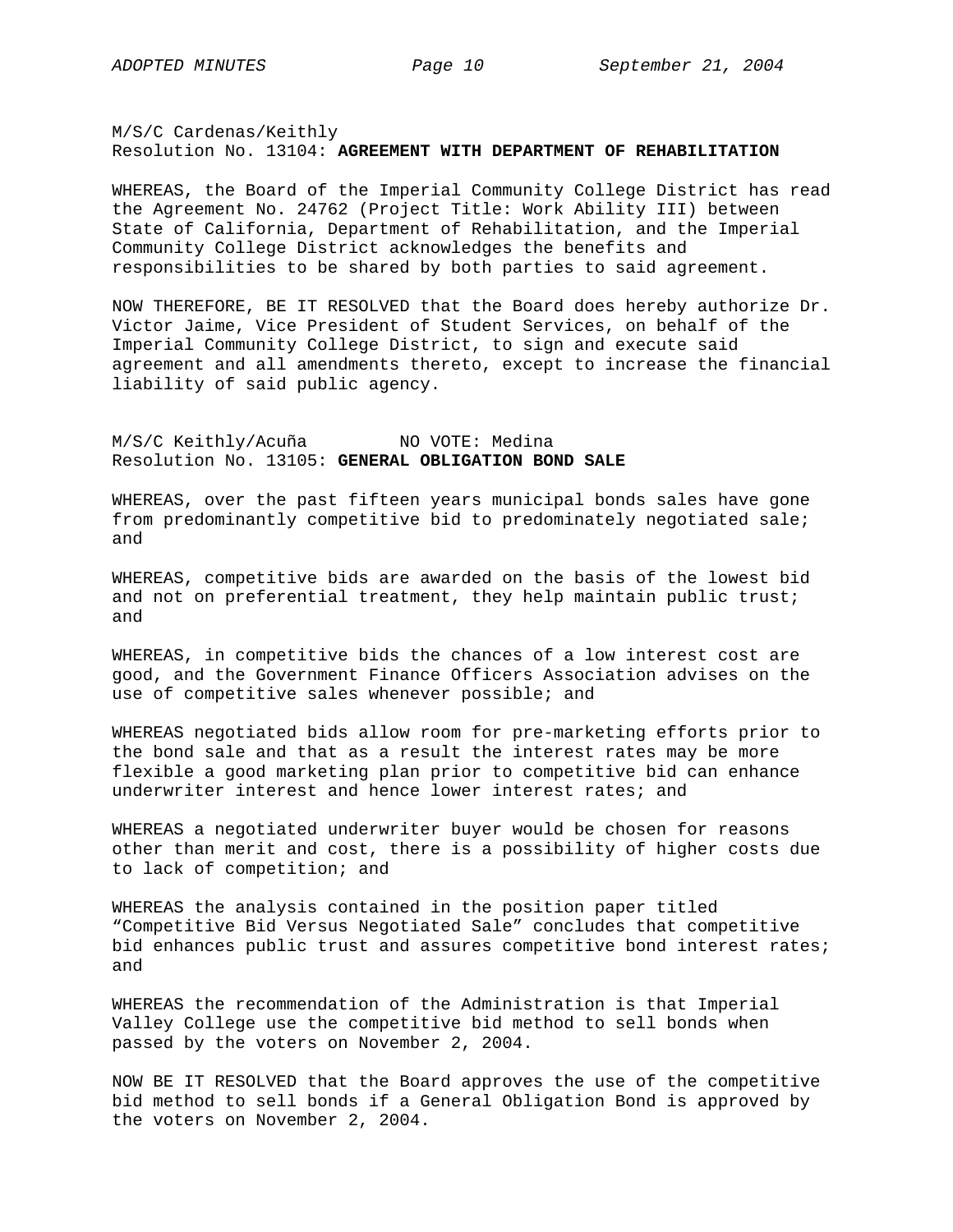# M/S/C Cardenas/Keithly Resolution No. 13106: **APPRECIATION OF THE LEADERSHIP OF GOVERNOR ARNOLD SCHWARZENEGGER IN THE SUPPORT OF COMMUNITY COLLEGE EQUALIZATION**

WHEREAS, on a dollar per student basis, there has been a great disparity in funding among California's community college districts for many years; and

WHEREAS, the difference between the 15 highest funded districts and the 15 lowest funded districts has consistently been more than \$1,200 per student; and

WHEREAS, the lack of equitable state funding has meant that students in lower-funded districts have had significantly less access to classes, tutors, full-time instructors, lab technicians, math and writing center assistance, basic skills classes, adequately maintained facilities, instructional materials, current technology, technical programs, counselors and other support staff for an increasingly diverse student population; and

WHEREAS, all of California's community college districts are required to comply with the same state mandates, paying the same rates to PERS, STRS and Workers' Compensation, but the resources to comply with these and other state requirements have varied widely district by district; and

WHEREAS, Governor Schwarzenegger showed foresight, understanding, commitment and unprecedented leadership in his first budget proposal by recognizing the problem and seeking to address it over a three-year period; and

WHEREAS, the adopted 2004-2005 State Budget includes the Governor's budget proposal for \$80 million for the equalization of per student funding for credit instruction toward the  $90<sup>th</sup>$  percentile of statewide funding among all districts; providing approximately one-third of the total multi-year resources required to address this need; and this will assist 80% of the state's community colleges and 85-90 percent of the state's community college students;

NOW THEREFORE BE IT RESOLVED that the Governing Board of the Imperial Community College District

- expresses its sincere appreciation to Governor Schwarzenegger for his support and commitment and the Governor's proposal to fund equalization and
- looks forward to working with him to make his three-year proposal a reality; thereby providing equitable access to the state's community college students.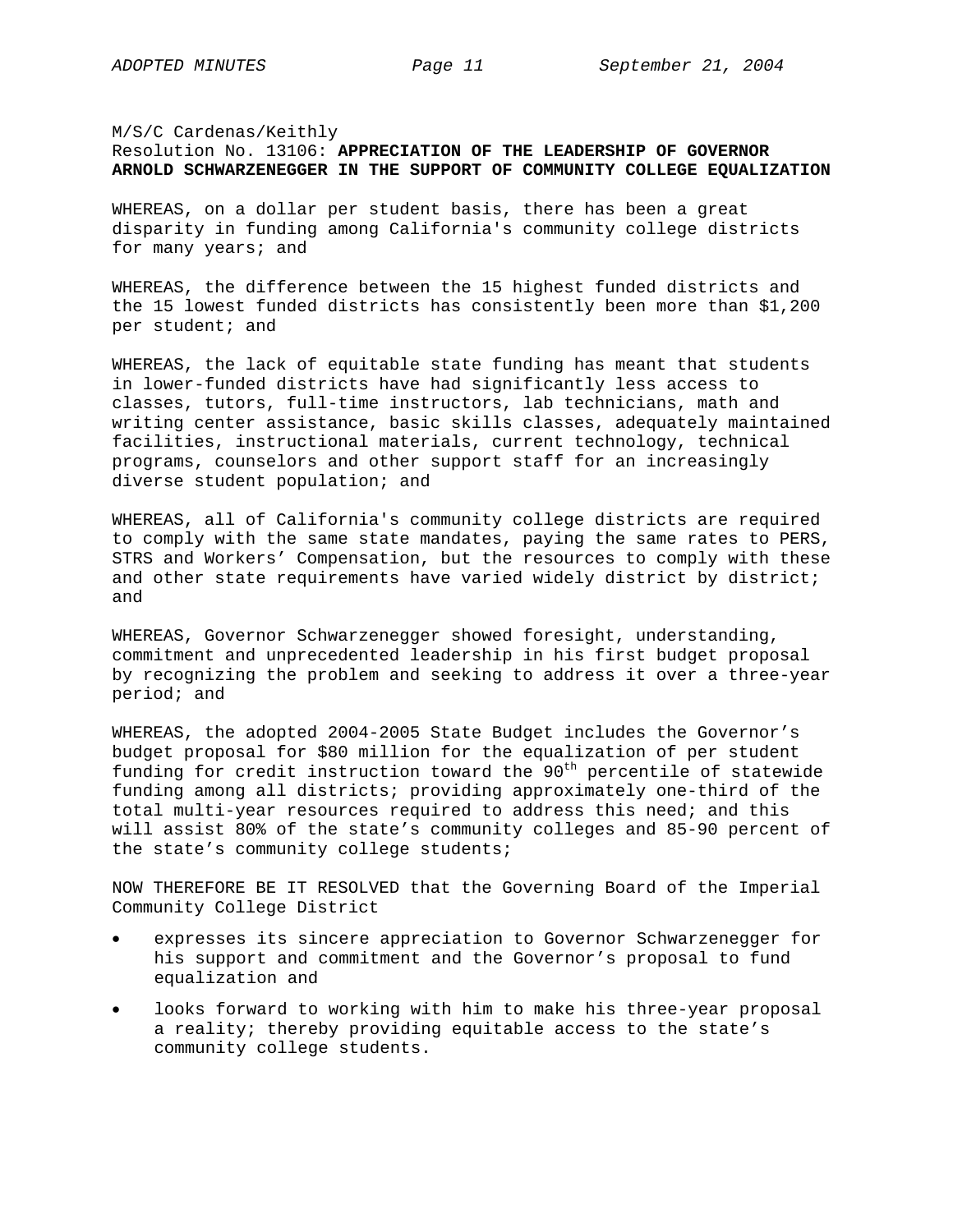M/S/C Long/Acuña Resolution No. 13107: **APPRECIATION OF THE CALIFORNIA LEGISLATURE'S SUPPORT OF COMMUNITY COLLEGE EQUALIZATION**

WHEREAS, on a dollar per student basis, there has been a great disparity in funding among California's community college districts for many years; and

WHEREAS, the difference between the 15 highest funded districts and the 15 lowest funded districts has consistently been more than \$1,200 per student; and

WHEREAS, the lack of equitable state funding has meant that students in lower-funded districts have had significantly less access to classes, tutors, full-time instructors, lab technicians, math and writing center assistance, basic skills classes, adequately maintained facilities, instructional materials, current technology, technical programs, counselors and other support staff for an increasingly diverse student population; and

WHEREAS, all of California's community college districts are required to comply with the same state mandates, paying the same rates to PERS, STRS and Workers' Compensation, but the resources to comply with these and other state requirements have varied widely district by district; and

WHEREAS, legislative understanding of the inequity and commitment to its resolution resulted in legislative support for \$80 million in the 2004-05 State Budget and guidance to the community college system to pursue ongoing corrective action; and

WHEREAS, the adopted 2004-2005 State Budget includes \$80 million for the equalization of per student funding for credit instruction toward the 90<sup>th</sup> percentile of statewide funding among all districts; providing approximately one-third of the total multi-year resources required to address this need; and this will assist 80% of the state's community colleges and 85-90 percent of the state's community college students;

NOW THEREFORE BE IT RESOLVED that the Governing Board of the Imperial Community College District expresses its sincere appreciation to the California Legislature for its support of equalization funds for California's community colleges, thereby improving equitable access to the state's community college students.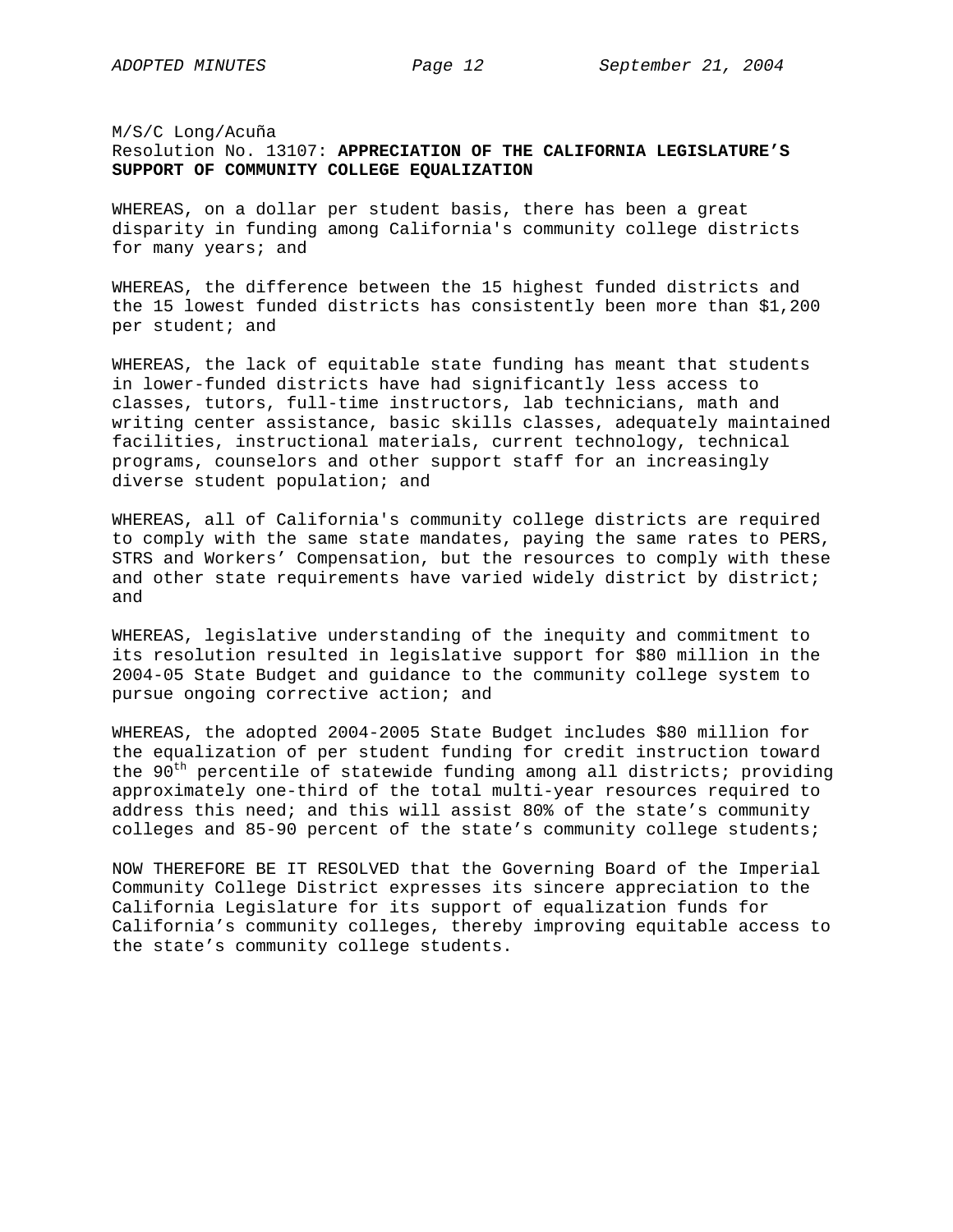M/S/C Keithly/Wong to go into **CLOSED SESSION**

- 1. CONFERENCE WITH LEGAL COUNSEL EXISTING LITIGATION Subdivision (a) of section §54956.9 Name of case: Amalia Ortiz U. S. District Court 03CV2451IEG{NLS}
- 2. NEGOTIATIONS UNDER THE EDUCATIONAL EMPLOYMENT RELATIONS ACT Conference with District Negotiators RE: Direction for Negotiations

M/S/C Keithly/Wong to go back to **OPEN SESSION**

President Ramirez stated that information was presented to the Board on both items, and direction was given to District Negotiators on Item 2.

M/S/C Medina/Keithly Resolution No. 13108: **MATHEMATICS COORDINATOR**

BE IT RESOLVED that the Board approves the election of Sherry Zobell, as the Mathematics Coordinator for the 2004-2005 academic year.

M/S/C Medina/Keithly Resolution No. 13109: **NURSING EDUCATION/HEALTH TECHNOLOGIES ASSISTANT DIRECTOR**

BE IT RESOLVED that the Board approves the appointment of Diedre Pollock as Assistant Director for the Nursing Education/Health Technologies Department for the 2004-2005 academic year.

M/S/C Medina/Keithly Resolution No. 13110: **EMPLOYMENT OF TEMPORARY ACADEMIC PERSONNEL**

BE IT RESOLVED that the following academic personnel be employed effective August 23, 2004 through December 17, 2004, as temporary full-time contract personnel contingent upon continued funding of the Federal grant designated and verification of records.

| NAME | PROJECT POSITION | FUNDING SOURCE |  |
|------|------------------|----------------|--|
|      |                  |                |  |

Cabera, Hector Counselor Upward Bound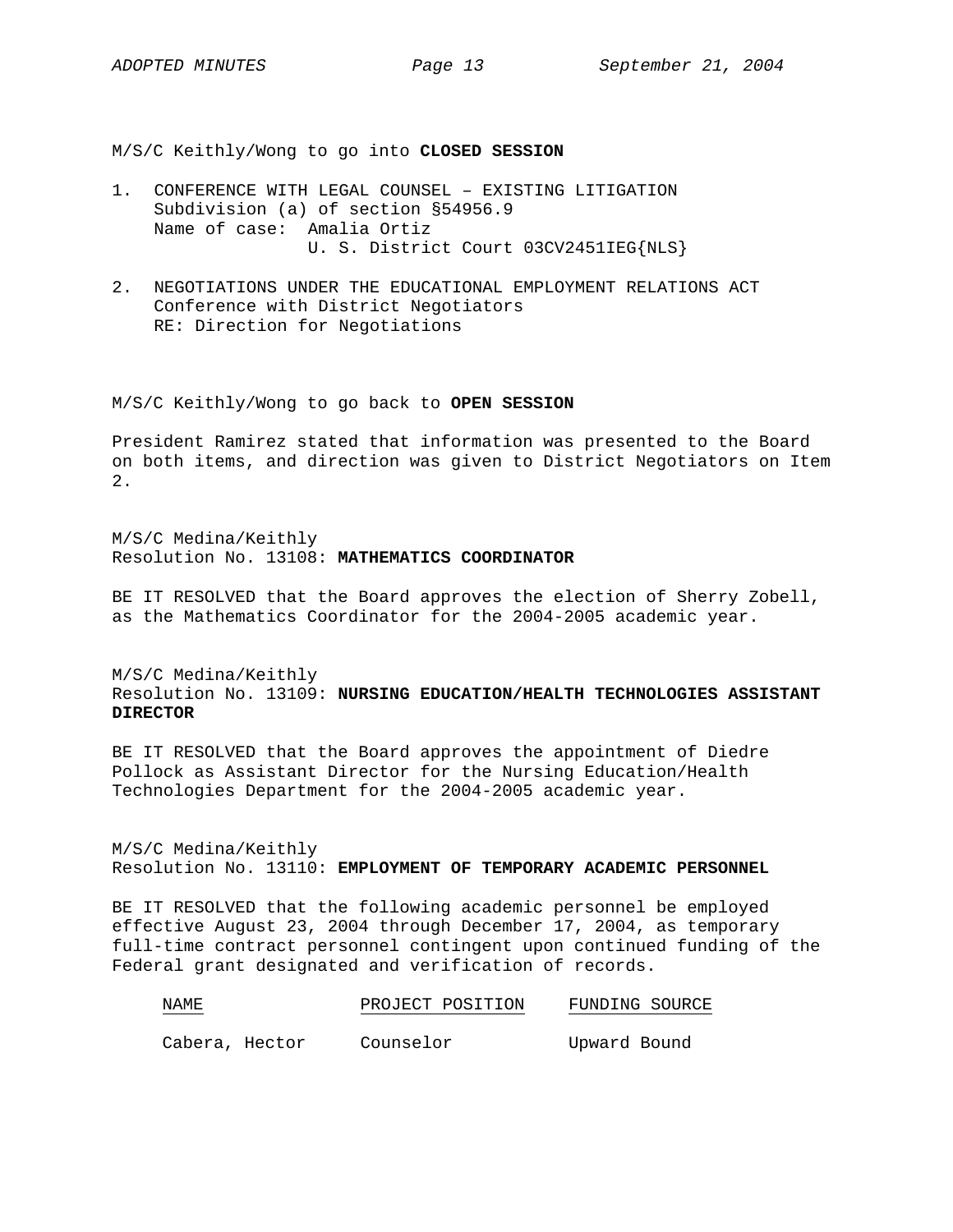M/S/C Medina/Keithly Resolution No. 13111: **COACHING ASSIGNMENTS FOR 2004-2005**

BE IT RESOLVED that the Board approves the following list of individuals to be appointed as Athletic Coaches for the 2004-2005 Academic Year as follows:

| NAME               | POSITION        | SPORT            |
|--------------------|-----------------|------------------|
| Alejandro Alvarado | Assistant Coach | Women's Soccer   |
| Aurelio Avila      | Assistant Coach | Men's Basketball |
| Roberto Guerrero   | Assistant Coach | Men's Soccer     |

\*These individuals are replacements for Anabel Acevedo, Juan Dublin and Carey Fristrup who received Board approval on June 15, 2004

# M/S/C Medina/Keithly Resolution No. 13112: **VOLUNTEER ASSISTANT WOMEN'S BASKETBALL COACH**

BE IT RESOLVED that the Board approves the selection of Kevin McFadden as Volunteer Assistant Women's Basketball Coach for the 2004-2005 academic year, and that he shall be covered by Workman's Compensation Insurance during the duration of his services.

BE IT FURTHER RESOLVED that thanks are hereby expressed to Kevin McFadden for his contribution to Imperial Valley College.

## M/S/C Medina/Keithly Resolution No. 13113: **PER-SESSION INSTRUCTOR EMPLOYMENT**

BE IT RESOLVED that the following personnel be employed during the 2004 Fall Semester, as credentialed, at the hourly rate provided for in Resolution No. 12564. Employment is contingent upon verification of records, credentials, finger print clearance and sufficient enrollment, or whether the class is essential to a full-time instructor's load:

# NAME POSSIBLE ASSIGNMENT Berker, Enola Health Science Cardenas, Jose Welding Cervantes, Carole Mursing<br>Coronado, Carmila English Coronado, Carmila English/Reading Crittendon, Stanley Emergency Medical Technician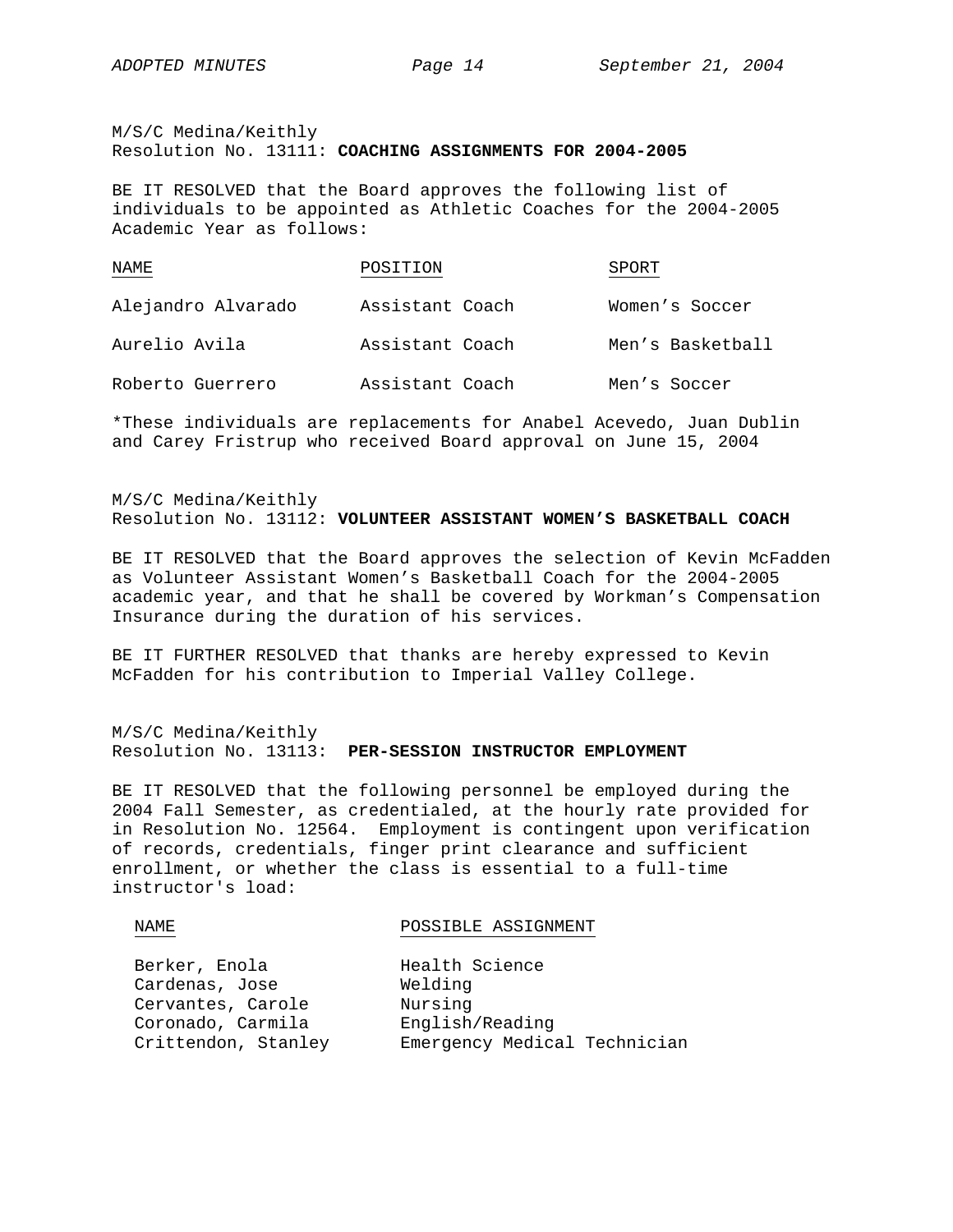| <i>ADOPTED MINUTES</i>                                                                                                 | September 21, 2004<br>Page 15                                                                                                                |
|------------------------------------------------------------------------------------------------------------------------|----------------------------------------------------------------------------------------------------------------------------------------------|
| Encinas, Gina                                                                                                          | English as a Second Language                                                                                                                 |
| Fimbres, Pearl                                                                                                         | Administration of Justice<br>(Substitute)                                                                                                    |
| Fletes, Marilu                                                                                                         | English as a Second Language                                                                                                                 |
| Gutierrez, Hernan                                                                                                      | Spanish                                                                                                                                      |
| Hamilton, Judy<br>Hansink, Pamela<br>Luna, Sylvia<br>Messick, Steve<br>Milan, Tayna<br>Miller, Jason<br>Moya, Gabriela | Health Technology<br>Nursing<br>Health Technology<br>Administration of Justice<br>Water Treatment<br>Computer Information Systems<br>Spanish |
| Ragland, Lisa                                                                                                          | Computer Information Systems                                                                                                                 |
| Sanchez, Arturo<br>Sanchez, Manuel<br>Schultz, Richard<br>Stinson, Jerry<br>Sullivan, Terrie                           | English as a Second Language<br>Water Treatment<br>History<br>Emergency Medical Technician<br>Nursing Clinical                               |
| Trejo, Lydia                                                                                                           | Health Assistant                                                                                                                             |

M/S/C Medina/Keithly Resolution No. 13114: **CLASSIFIED RESIGNATION**

BE IT RESOLVED that the resignation of the following classified employee be accepted as indicated:

| NAME               | POSITION                                    | FUNDING  | RANGE    | EFFECTIVE |
|--------------------|---------------------------------------------|----------|----------|-----------|
| Giurbino,<br>Linda | College Nurse<br>$(DSP\&S)$                 | District | $37-F$   | 9/7/04    |
| Otero, Lina        | Student Services District<br>Representative |          | $24 - C$ | 8/27/04   |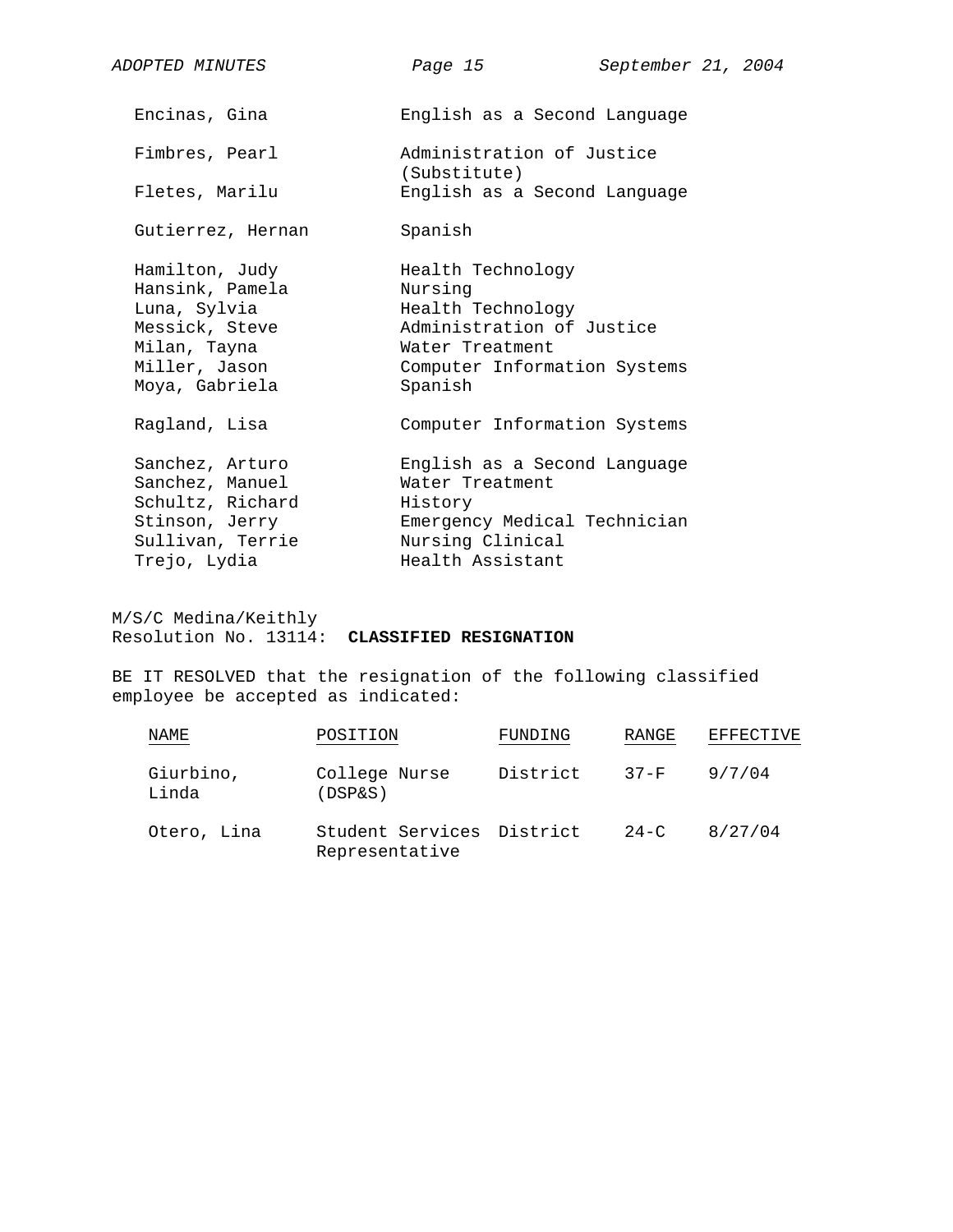M/S/C Medina/Keithly Resolution No. 13115: **EXTENDED EMPLOYMENT**

BE IT RESOLVED that the Board approves granting extended employment in the classified service, as indicated:

| NAME          | POSITION              | PRIOR       | PRESENT       |
|---------------|-----------------------|-------------|---------------|
|               |                       | RANGE AND   | RANGE AND     |
|               |                       | FUNDING     | FUNDING       |
|               |                       |             |               |
| Espinoza, Joe | Automotive Technology | $35 - B$    | $35 - B$      |
|               | Student Employment    | WIB         | VTEA          |
|               | Specialist            | State       | State Funding |
|               |                       | Funding     | $9/16/04$ to  |
|               |                       | $7/1/04$ to | 6/30/05       |
|               |                       | 9/15/04     |               |

M/S/C Medina/Keithly Resolution No. 13116: **SHORT-TERM EMPLOYEES**

BE IT RESOLVED that the following individuals be employed on a shortterm basis, as needed:

| NAME            | POSITION                  | FUNDING  | RANGE    | <b>EFFECTIVE</b>      |
|-----------------|---------------------------|----------|----------|-----------------------|
| Mentroe, Angela | Science Lab<br>Technician | District | $29 - A$ | 8/30/04 to<br>9/30/04 |

M/S/C Medina/Keithly

## Resolution No. 13117: **SUBSTITUTE EMPLOYEES**

BE IT RESOLVED that the following individuals be employed on a substitute basis, as needed:

| NAME            | POSITION                                       | FUNDING  | RANGE    | <b>EFFECTIVE</b>        |
|-----------------|------------------------------------------------|----------|----------|-------------------------|
| Angulo, Jose    | Custodian                                      | District | $21 - A$ | $8/1/04$ to<br>6/30/05  |
| Angulo, Venessa | Office<br>Assistant I<br>(Science<br>Division) | District | $19 - A$ | $9/7/04$ to<br>6/30/05  |
| Bush, Fukiko    | Infant/Toddler<br>Preschool<br>Teacher         | State    | $26 - A$ | $8/30/04$ to<br>6/30/05 |